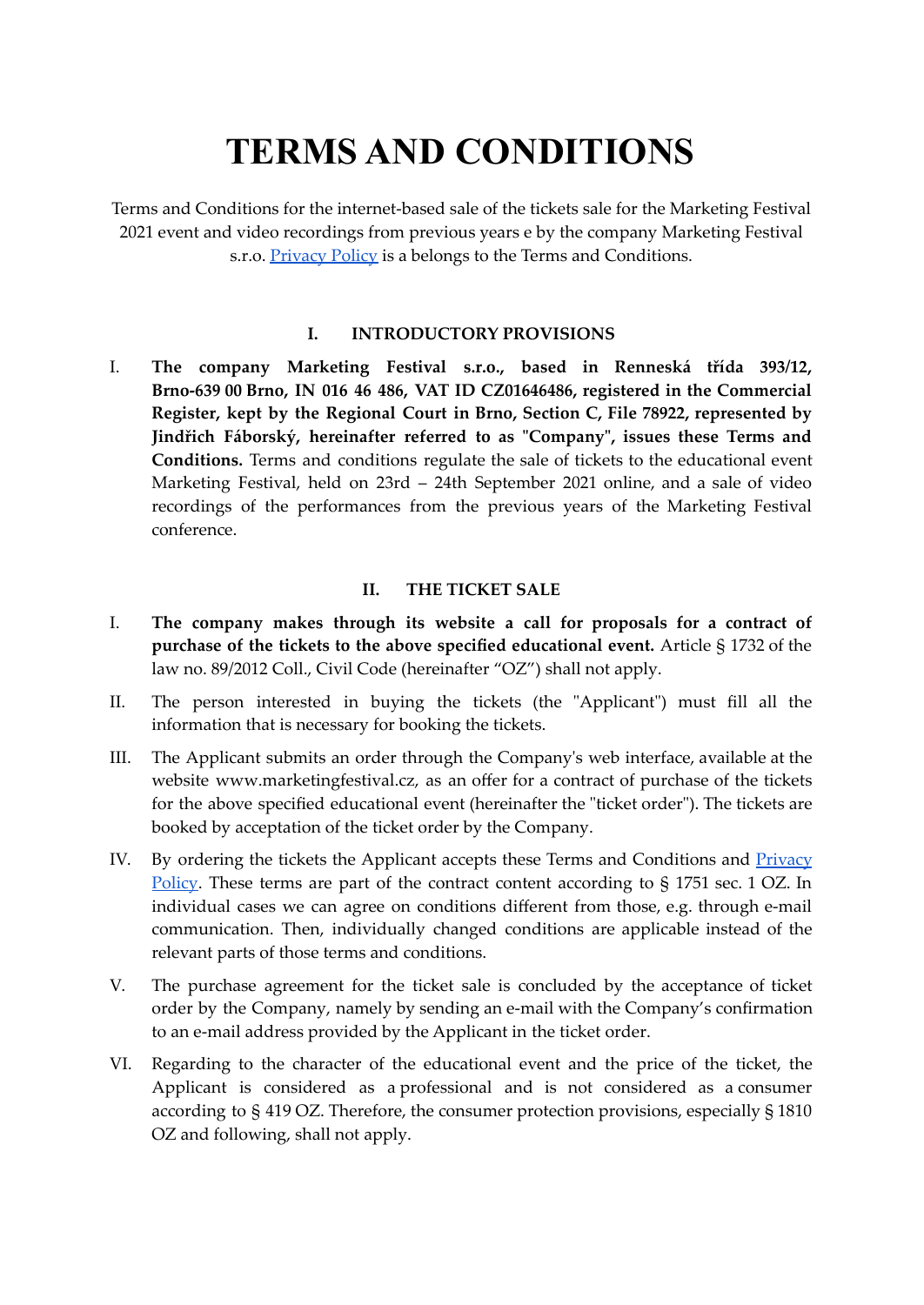- VII. The price of purchase shall be paid online (by credit/debit card) or by wire transfer (on the base of invoice). Payment is due within 10 days from the date of invoice. The ticket is sent to the Applicant via e-mail as soon as the Company receives the price on its bank account.
- VIII. The ticket is linked to a participant, concrete physical person mentioned in the ticket order. The participant may be changed - application about change of the participant must be sent to the Company **until 22 nd September 2021**.

### **III. THE TICKET PRICE**

- I. The early-bird price of one ticket is 3 990 CZK, the regular price is 4 490 CZK. The price excludes VAT. The Company is subject to the VAT. Tax rate on the object of sale is 21 % in the Czech Republic. If the Applicant is a foreign subject, tax rates and other conditions follow the Directive 2006/112/EC.
- II. In case of the Applicant's inability to attend the event, the Applicant is entitled to a **refund in the amount of 80 % of the price** paid only when informing the Company of such situation **not later than on the 20th August 2021**. After this date, the price paid for the ticket is not refundable and only change of the participant can be done under the provisions of Article II.VIII of these Terms and Conditions.
- III. Included in the ticket is the time limited right to access the internal database of event's video-records, which means from Marketing Festival 2021.
- IV. There is also included the right to purchase a ticket to one of the workshops that are held during the event. Details and ticket price of the workshops shall be published on www.marketingfestival.cz and in its newsletters. The amount of tickets to each of the workshops is limited. After the capacity of each workshop is exhausted, the right to purchase a ticket to this workshop is forfeited without any compensation.
- V. Depending on regulations surrounding the Covid-19 situation, physical attendance may only be possible on the condition of presenting a valid negative test result for Covid-19, vaccination pass etc.

## **IV. THE VIDEO-RECORDING SALE**

## I. **The company makes through its website a proposal for a contract of making available video-recordings from the previous years of Marketing Festival.**

- II. The person interested in video-recordings concludes a contract with Company by sending filled in order form through the Company's web interface, available at the website www.marketingfestival.cz.
- III. By sending the order, the buyer accepts these Terms and Conditions and [Privacy](https://www.marketingfestival.cz/assets/front/files/privacy_policy_MF_eng.pdf) Policy. These terms are part of the contract content according to § 1751 sec. 1 OZ. In individual cases we can agree on conditions different from those, e.g. through e-mail communication. Then, individually changed conditions are applicable instead of the relevant parts of those terms and conditions.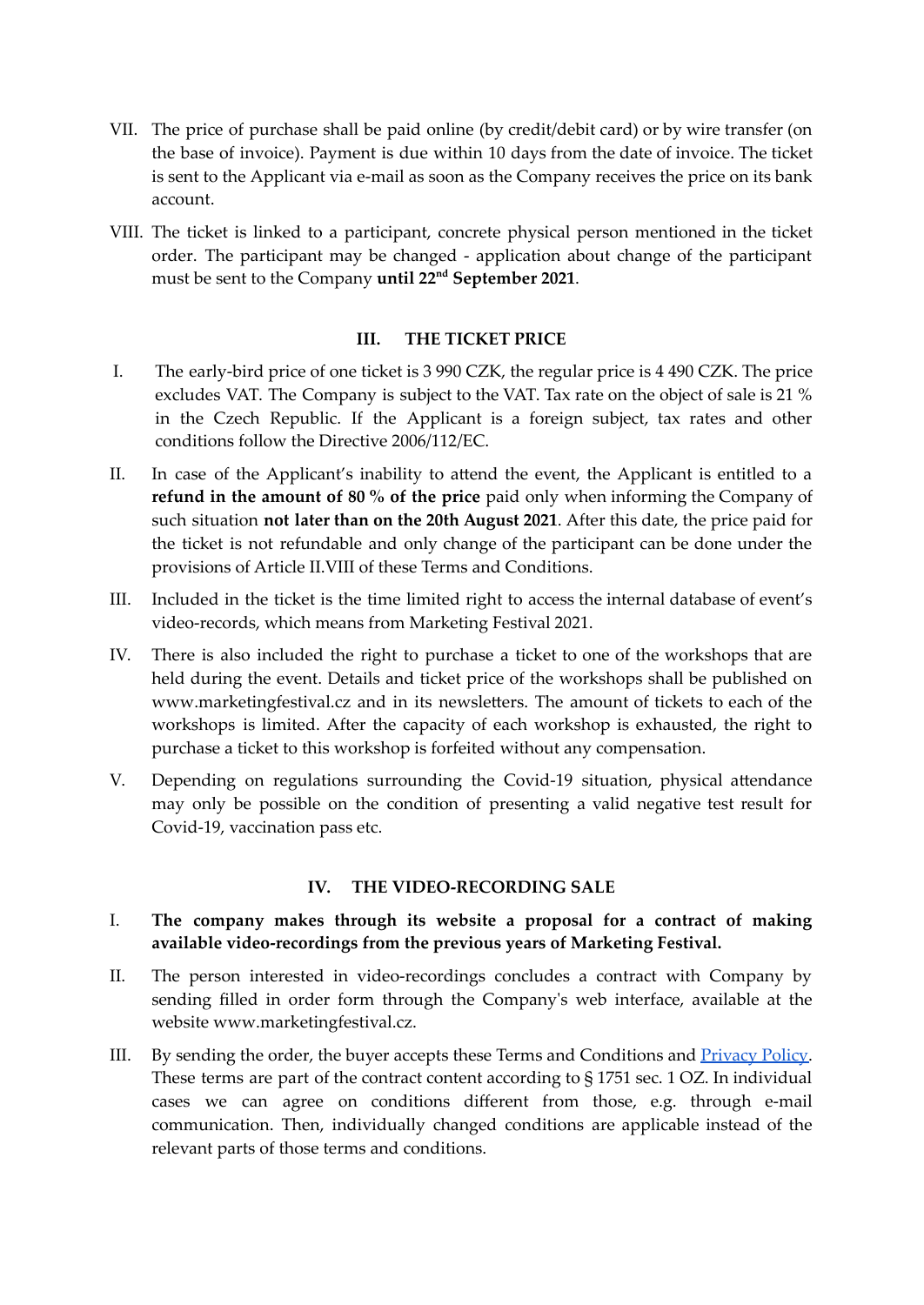- IV. Regarding to the character of the educational event and the price of the video-recordings, the buyer is considered as a professional and is not considered as a consumer according to § 419 OZ. Therefore, the consumer protection provisions, especially § 1810 OZ and following, shall not apply.
- V. The price for making the video-recording available is announced on the Company's website and in the order. The price is in CZK and EUR and is mentioned in both – excl. VAT and incl. VAT.
- VI. The price shall be paid online (by credit/debit card) or by wire transfer (on the base of invoice). Payment is due within 10 days from the date of invoice.
- VII. The video-recordings are made available as soon as the price is paid by debit/credit card or money is received by the Company if paid by wire transfer. The video-recordings shall be available only to the buyer who is not allowed to transmit the recordings, make them public or available to the third parties.

## **V. USER ACCOUNT**

- I. Applicant and/or the buyer have access to her/his user account from the Company's website. The account provides to Applicant and/or the buyer a possibility to manage purchase history and purchased tickets. The video-recordings are available after logging to the user account.
- II. Applicant and/or the buyer must use a strong password for logging to the user account and change it at least twice a year as long as the account is active. The login information (user name and password) must be kept in safety to avoid unauthorized use of the user account by third party. Company is not liable for any damages or costs caused by unauthorized use of the user account if the user fails to fulfil duties according to this paragraph.

### **VI. PERSONAL DATA**

I. Applicants and buyers who are physical persons are recommended to read our **[Privacy](https://www.marketingfestival.cz/assets/front/files/privacy_policy_MF_eng.pdf)** [Policy](https://www.marketingfestival.cz/assets/front/files/privacy_policy_MF_eng.pdf) which is an integral part of the Terms and Conditions.

### **VII. THE EFFECTIVENESS OF THE TERMS AND CONDITIONS**

- I. These Terms and Conditions come into force on 20th of April 2021. All the purchases of the Marketing Festival 2021 tickets and video-recordings purchased from 20th April 2021 are under those Terms and Conditions. Later, the Terms and Conditions may be replaced by a new wording of the terms and conditions. [Privacy](https://www.marketingfestival.cz/assets/front/files/privacy_policy_MF_eng.pdf) Policy remains effective despite ineffectiveness of the Terms and Conditions.
- II. These Terms and Conditions are written in English and Czech language. For interpretation of these Terms and Conditions in case of a difference in the language versions, the Czech version is binding.